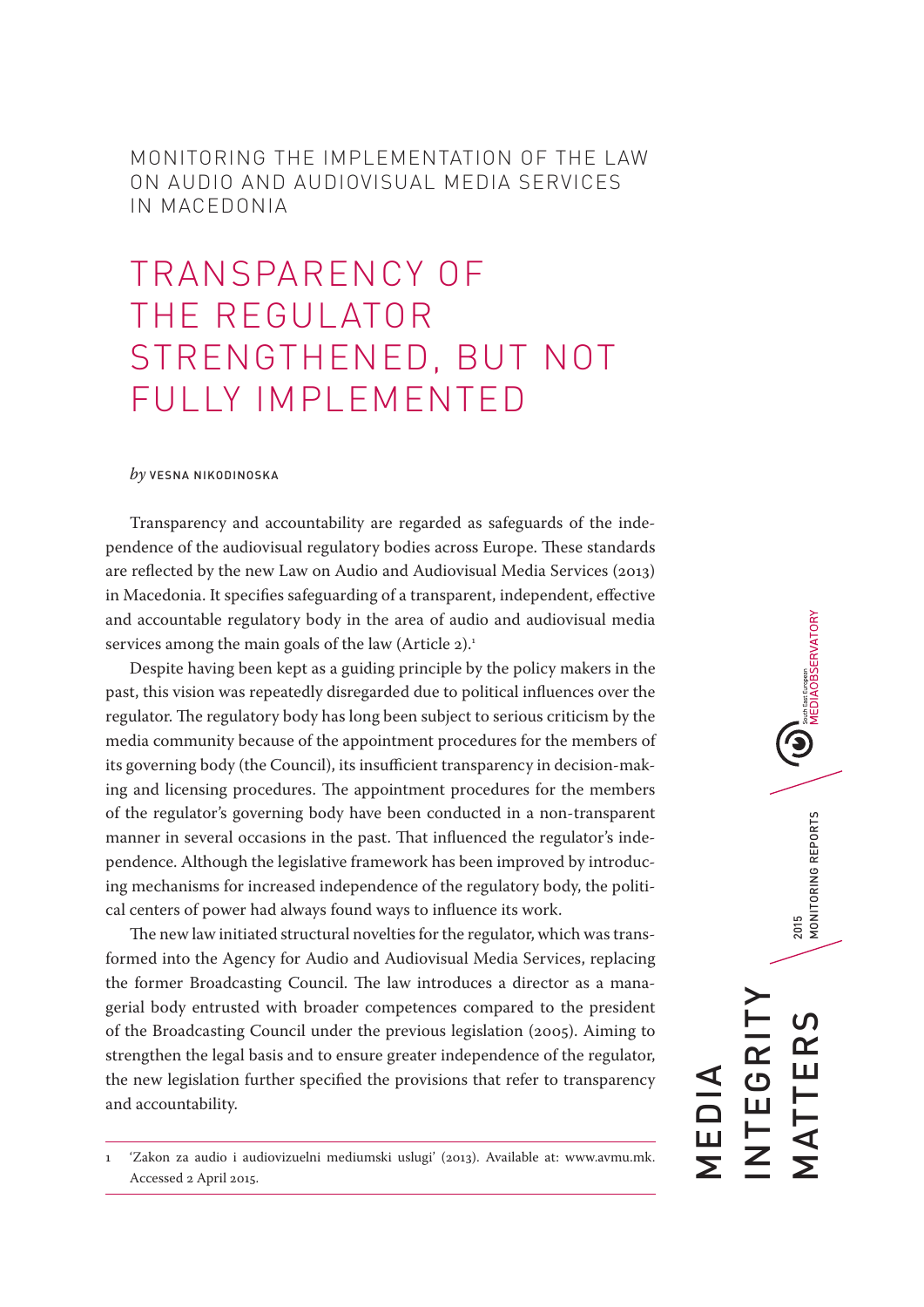Transparency, as a key indicator for assessment of the independent and efficient functioning of the regulatory bodies, comprises different dimensions that should be reflected in the legal framework, decision-making processes and accountability of relevant stakeholders, nomination procedures, appointment and dismissal of Board Members, knowledge and expertise of human resources, as well as in the licensing procedures.2 This report intends to explore whether the newly established Agency in Macedonia has been complying thoroughly with the principles of transparency in its work. More specifically, it focuses on the preconditions for transparency in the legislative framework; the manner of appointment of the members of the Agency's Council as its governing body; the regulatory body's operations, and the licensing procedures. It will also present some of the challenges in this area and how they have been addressed.

The monitoring was conducted from March through May 2015. Several qualitative methods were used for collecting and analysing data, including indepth interviews with the representatives of the regulatory body, broadcasters and civil society organisations (CSOs). Qualitative analysis of domestic legal acts and official documents published by the regulator and other relevant international organisations has also been conducted. The analyses and publications of other relevant media organisations have been reviewed as well. The methods also included an analysis of secondary data provided by relevant official sources in Macedonia.

# 1 TRANSPARENCY IN LEGISLATION AND PRACTICE

# 1. 1

# LEGISLATIVE FRAMEWORK AND ITS IMPLEMENTATION

Since the adoption of the first Law on Broadcasting Activity in 1997, there has been a steady improvement of the legislative framework which incorporated mechanisms for increasing transparency and accountability and reducing political influences in the work of the regulator. However, the implementation of the legal framework has always been marred by politicization of the appointment procedure and the decision-making of the regulator, including awarding licenses to "appropriate" applicants. In many cases the regulatory body had overtly breached regulations and detoured from its strategic goals in favour of the political and business interests of the centers of power.

Compared to the previous Law on Broadcasting Activity (2005), the new Law on Audio and Audiovisual Media Services (2013) provides much more

MONITORING THE IMPLEMENT<br>MONITORING<br>MONITO O<br>AUDIOVISUAL MEDIA SERVICES IN MACEDONIA<br>AUDIOVISUAL MEDIA SERVICES IN MACEDONIA THE NEW LAW ON AUDIO AND AUDIOVISUAL MEDIA SERVICES (2013) PROVIDES EXTENSIVE AND DETAILED PROVISIONS WHICH CLEARLY DEFINE THE RESPONSIBILITIES OF THE AGENCY FOR ENSURING TRANSPARENCY, ACCOUNTABILITY AND PUBLIC PARTICIPATION.

TRANSPARENCY OF THE REGULATOR STRENGTHENED,

TRANSPARENCY OF THE REGULATOR STRENGTHENED,

BUT NOT FULLY IMPLEMENTED 2

NOT FULLY IMPLEMENTED

BUT

 $\geq$ 

 $\sim$ 

<sup>2</sup> European Commission, *INDIREG Indicators for Independence and Efficient Functioning of Audiovisual Media Services for the purpose of enforcing the rules in the AVMS Directive, 2011*. Available at: http://ec.europa.eu/archives/information\_society/avpolicy/docs/library/studies/regulators/final\_report.pdf. Accessed 2 April 2015.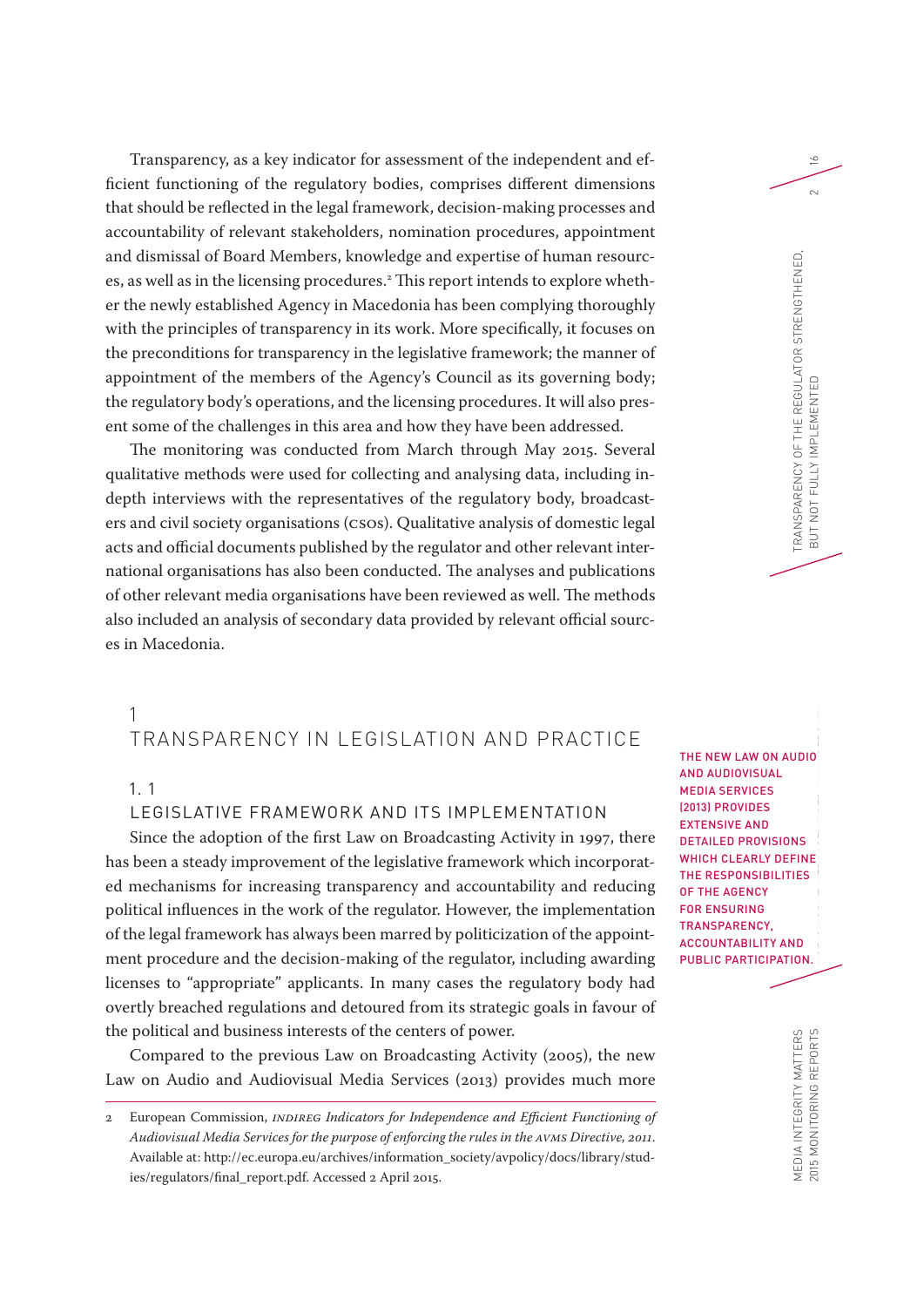extensive and detailed provisions on transparency and accountability. The transparency has been underlined as one of the goals of the law (Article 2), while several other articles clearly define the responsibilities of the Agency for ensuring transparency, accountability and public participation. In general, the new legal framework concerning the transparency of the regulator and its operations can be considered adequate.

During 2014, the Agency has, in line with its responsibilities, submitted to the Parliament the Annual Operation Report and the Financial Report for the previous year. The 2015 Annual Programme, the Annual Plan for Programme Monitoring and the Financial Plan have been submitted as well. All of these documents are available on the website of the Agency (in accordance with the Article 8). Conducting public research and analysis on the developments and the situation in the media market is also one of the tasks of the regulator that should serve as a basis for shaping or implementation of media policy. Such studies have regularly been conducted in the past, but the findings have actually never been effectively used by the former Broadcasting Council for further development of the media policy. The performance of the new Council of the Agency regarding this aspect is yet to be seen.

The regulator is also obliged to organise public meeting at least once in three months in order to allow all interested parties to express their positions and opinions regarding the situation in the media market. The meetings shall also provide opportunity for stakeholders to express their views on the activities implemented by the regulator to achieve the objectives specified in its Annual Operation Programme. Four public consultations in 2014 and one in March 2015 were organised by the regulator following that requirement in the new legislation.

All information related to the license-awarding procedures, submission of proposals from interested parties, as well as to the data and information published by the Agency and access to them, should be regulated with by-laws (Article 9). In order to allow public discussion and provide opportunity for all stakeholders to express their opinion, the regulator must publish on its website the proposal of its Annual Operation Programme for the next year and the draft by-laws before their adoption or amendment. The opinions and the comments gathered during the public discussion, as well as the Agency's position have to be also made public (Article 10). In 2014, the regulator had adopted 13 relevant by-laws. All of them were subject of public consultations and were later on published on its website. However, some by-laws were adopted without prior publishing of draft-versions on the Agency's website and allowing 30-day period for public discussion.

In 2014, in accordance with the dynamics introduced by the new law, the regulator mainly focused on establishment of its internal infrastructure, as well as on development of the working procedures and documents. Therefore, the effective implementation of the law should be further assessed in future. Some

 $\geq$ 

 $\infty$ 

MEDIA INTEGRITY MATTERS 2015 MONITORING REPORTS

MEDIA INTEGRITY MATTERS 2015 MONITORING REPORTS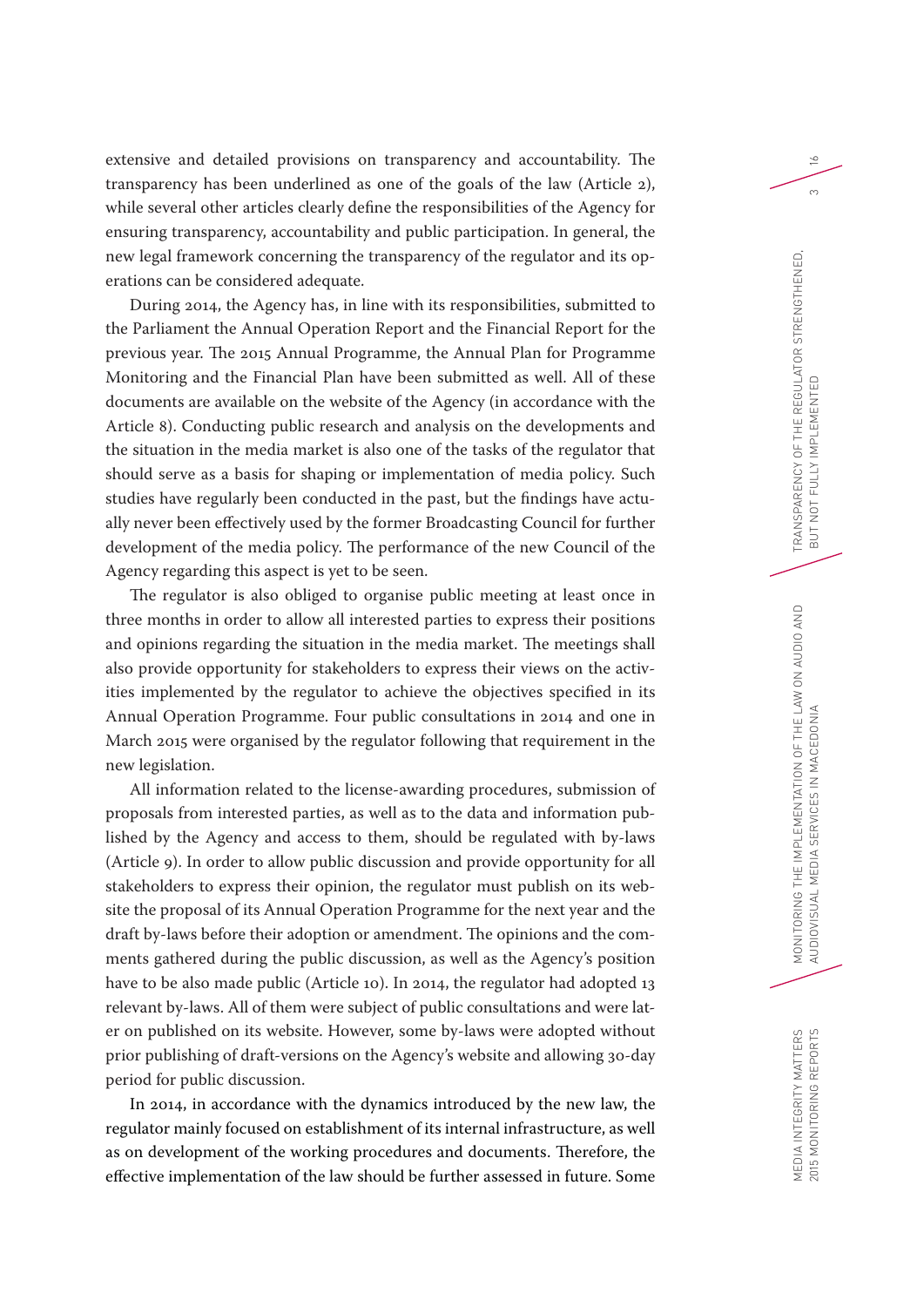of the measures taken by the Agency during its first operational year indicate a need for a closer monitoring of the regulators' operations.

1.2

# APPOINTMENT OF THE MEMBERS TO THE GOVERNING BODY

The tradition of exposing the regulator to political influence has become a norm rather than an exception in the last two decades. The independence of the regulator is one of the most contested issues, especially because nomination and appointment of members of the governing body have been strongly influenced by the ruling political parties. Although mechanisms were incorporated already in the previous legislation (2005) in order to prevent the influence of the Government, political parties and media owners over the regulatory body, the centers of power have always found ways to influence the appointment and decision making.3 In 2006, in the first composition of the Broadcasting Council, for example, two of the nominated candidates were considered very close to the leaders of the ruling parties at that time (i.e. SDSM).4 In 2011, an increased number of the Broadcasting Council's members, from 9 to 15, was introduced by the Government's amendment in order to authorize new nominators, most of which were political institutions and regulators. Formally, this change was explained by the need to foster the efficiency and transparency of the regulator, but *de facto* it aimed at gaining political majority in the Council for the new ruling party VMRO-DPMNE. 5

The model for appointment of the Agency's Council members, presented in the new law (2013) is almost the same as in the 2005 law. It has been established to provide transparent and democratic appointment procedures, and independence of the regulator. The model has also aimed at minimizing political influence that was largely practiced.<sup>6</sup> The new law brought minor interventions in the list of authorized nominators, introducing the Bar Association and the Association of the Units of Local Self-Government of the Republic of Macedonia as new nominators that replaced the Macedonian Academy of Science and Arts. Other authorized nominators upon whose proposals the Parliament appoints the Council members are: the Parliamentary Committee on Election and Appointment Issues (nominates two members), two associations of journalists and the Intra-University Conference (Article 14).

 $\geq$ 

MEDIA INTEGRITY MATTERS<br>2015 MONITORING REPORTS MEDIA INTEGRITY MATTERS 2015 MONITORING REPORTS

<sup>3</sup> Trpevska, S. and Micevski, I., 'Macedonia', in *Media Integrity Matters*, Peace Institute, Ljubljana, 2014, p. 261.

<sup>4</sup> VMRO-DPMNE, which won the Parliamentary elections in June/July 2006 considered the entire composition of the newly appointed regulator as very close to their political opponent SDSM.

<sup>5</sup> Macedonian Institute for Media, *Development of the Media in Macedonia according to UNESCO Indicators*, Skopje, 2012, p. 23. Available at: http://mim.org.mk/mk/istrazuvanja/ item/408-analiza-za-razvojot-na-mediumite. Accessed 10 May 2015.

<sup>6</sup> Trpevska, S. and Micevski, I., 'Macedonia', in *Media Integrity Matters*, Peace Institute, Ljubljana, 2014, p. 261.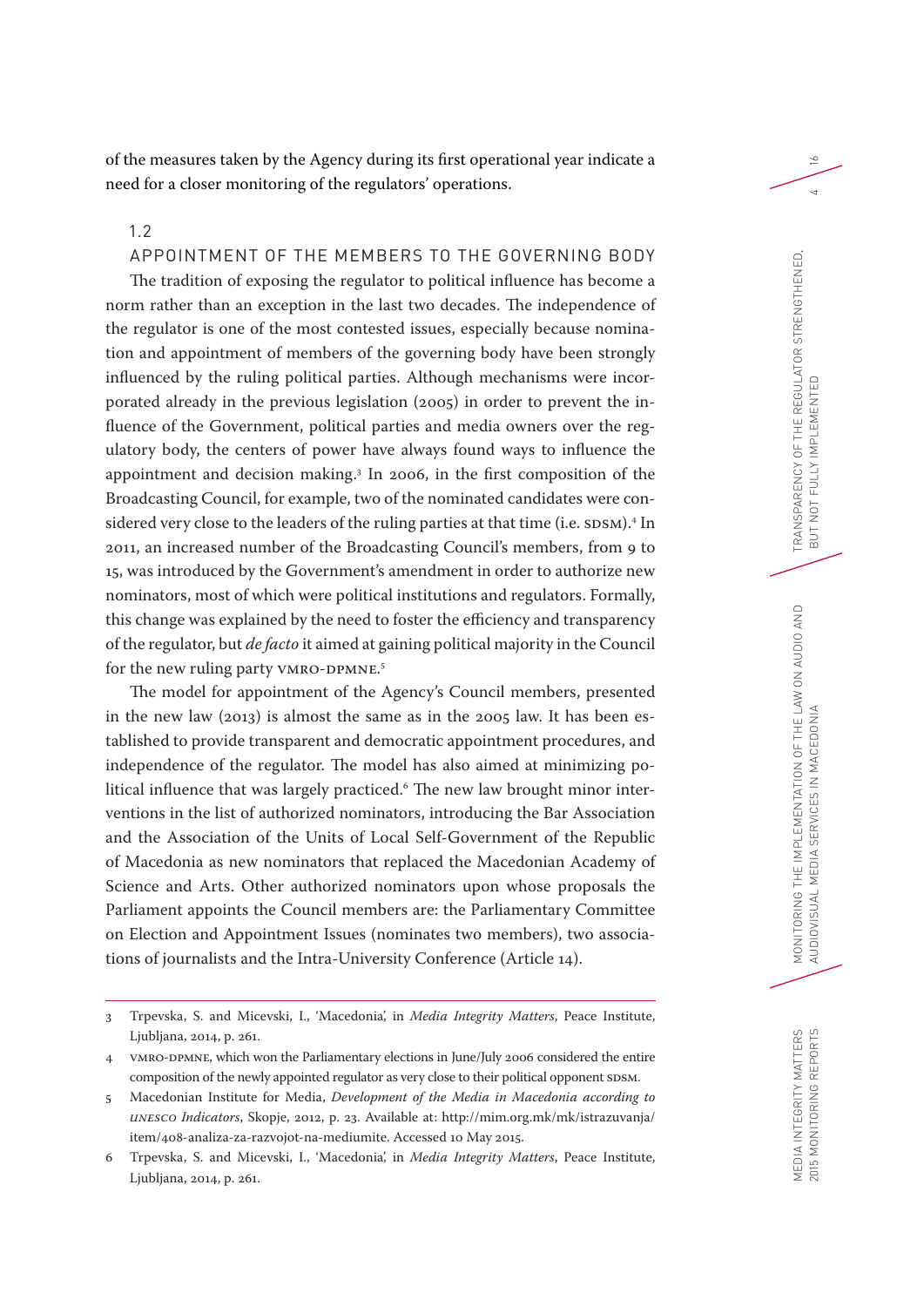During the adoption of the 2013 law, some media experts raised concerns that political influences are still made possible through the members nominated by the Parliamentary Committee and the Association of Self-Government Units. The Macedonian Development Center (MDC) suggested that instead of allowing the Parliamentary Committee nominate two members, one member should be nominated by civil society organisations and the Parliamentary Committee should be left with only one. In that way the threat of direct political influence could be reduced and the recommendations of the international organisations accepted.7 However, that solution was not been included in the 2013 law.

What happened in practice? In July 2014, the new Council of the Agency was appointed. Five out of seven members of the Council were also members of the governing body of the former Broadcasting Council, while the current director of the Agency was the last president of the former governing body. The majority of members were once again appointed with a 7-year term of office. Despite the stipulation in both laws that members cannot be re-elected/reappointed (Article 28 in the 2005 law and Article 15 in the 2013 law), the transitional and final provisions (in both laws) allow current members to be appointed for members of the new governing body. The legal experts explain that appointment of same candidates is possible in case when a new law is adopted introducing either the new scope of the regulation or the new structure of the regulator.

In the past decade original mandate of several members of the governing body was "extended" in this way, contributing to their longer term of office.<sup>8</sup> Despite concerns that the appointment of the same members is not in line with the spirit of the law and the recommendations of the Council of Europe, the legislator found a legal way to ensure appointment of the same politically appropriate candidates. It resulted with a composition of the 2014 Council with some members having affiliations with the ruling political parties. Such connections contribute to views that the steps taken by the regulator in several controversial cases are politically motivated.

Knowledge and competences of the regulatory body's members have "an impact on its ability to take appropriate decisions in the interest of the public at large"9 and consequently on its level of independence. These qualities increase the regulator's ability to resist influences by different actors, including

- 7 Media Development Center, *Monitoring of the implementation of the new media legislation, the Agency for Audio and Audiovisual Media Services and the Macedonian Radio Television,* March 2014, Skopje, p. 5. Available at: www.mdc.org.mk. Accessed 17 May 2015.
- 8 Council of Europe, *Recommendation (2000) 23*. Available at: http://www.coe.int/t/dghl/standardsetting/media/doc/cm/rec%282000%29023%26expmem\_en.asp. Accessed 10 April 2015.
- 9 European Commission, *INDIREG Indicators for Independence and Efficient Functioning of Audiovisual Media Services for the purpose of enforcing the rules in the AVMS Directive*, 2011, p. 387. Available at: http://ec.europa.eu/archives/information\_society/avpolicy/docs/ library/studies/regulators/final\_report.pdf. Accessed 2 April 2015.

MENTATION THE IMPLEMENTATION CONTINUES. AUDIOVISUAL MEDIA SERVICES IN MACEDONIA<br>AUDIO DESPITE CONCERNS THAT THE APPOINTMENT OF THE SAME MEMBERS IS NOT IN LINE WITH THE SPIRIT OF THE LAW AND THE RECOMMENDATIONS OF THE COUNCIL OF EUROPE, THE LEGISLATOR HAD FOUND A LEGAL WAY TO ENSURE APPOINTMENT OF THE SAME POLITICALLY **APPROPRIATE** CANDIDATES. THIS RESULTED WITH A COMPOSITION OF THE 2014 COUNCIL WITH SOME MEMBERS HAVING AFFILIATIONS WITH THE RULING POLITICAL PARTIES.

TRANSPARENCY OF THE REGULATOR STRENGTHENED,

**FRANSPARENCY OF THE REGULATOR STRENGTHENED,** 

BUT NOT FULLY IMPLEMENTED 5

NOT FULLY IMPLEMENTED

 $\overline{B}$ 

 $\geq$ 

 $\overline{5}$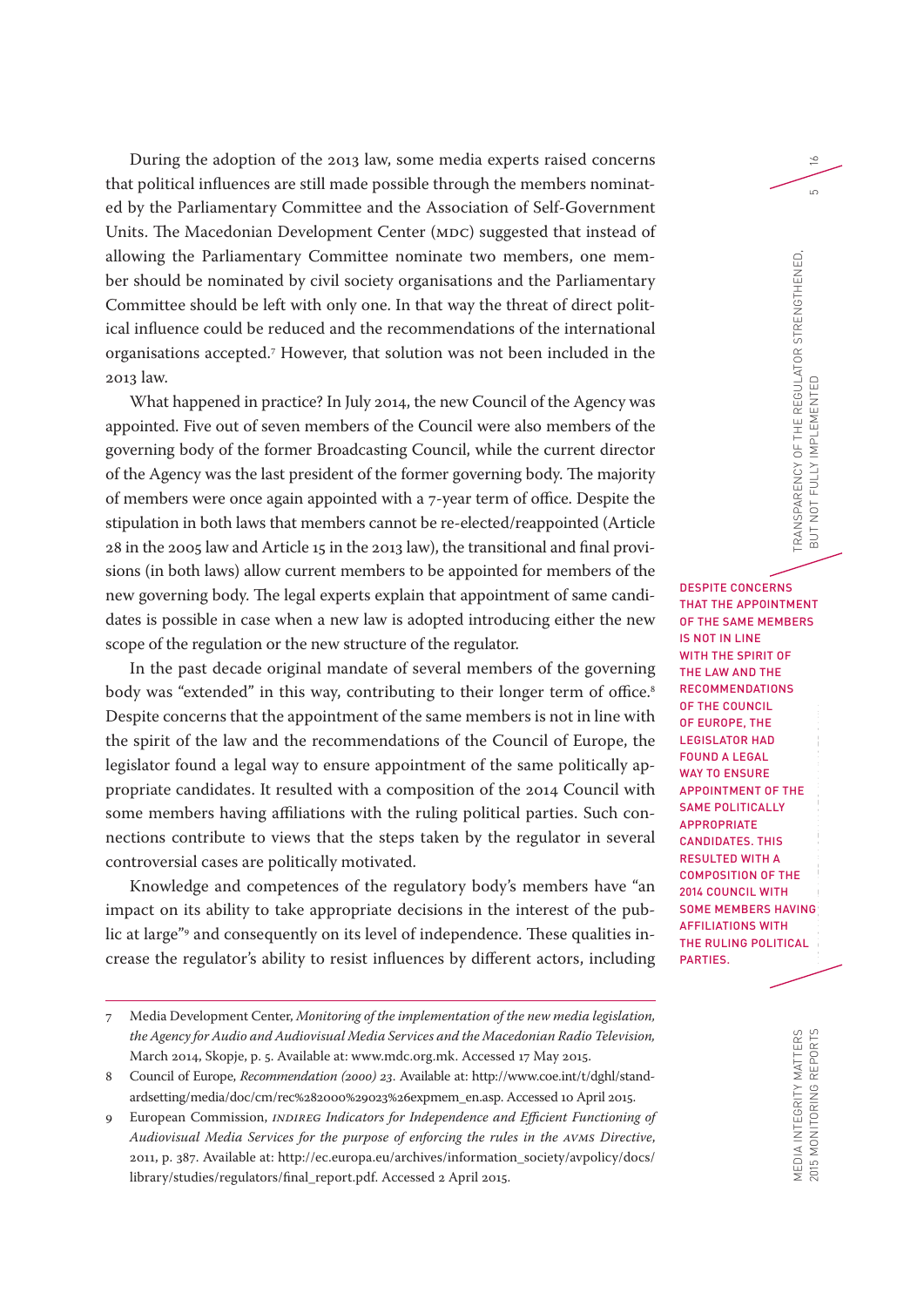the entities it regulates. 10 Although the criteria for professional competence of the candidates, their qualifications and experience had been set in the 2005 law as well, they were often disregarded in the nomination procedures. In many cases the appointed members did not have expertise in the respective fields (but in machine engineering, chemistry, etc.) or had not even completed higher education. Their main reference was their affiliation with the political parties.

According to the 2013 law, members of the Council have to be appointed taking into account the following criteria: they must be citizens of the Republic of Macedonia with a completed higher education and at least five-year relevant professional experience. More specifically, they must be distinguished professionals in communications, journalism, electronic communications, information science, culture, economy, law or similar relevant area (Article 16). In July 2014, the composition of the new Council was unanimously confirmed by the Parliamentary Committee on Elections and Appointment Issues, and the Parliament appointed all nominated members without any real debate about their qualifications and expertise.

The new law stipulates that the Council's members should have different professional backgrounds, enabling the body to deal with the diverse and increased powers. Relevant international standards recommend expertise in the audiovisual and related fields, such as advertising, technical aspects of broadcasting, etc.11 The Macedonian civil society, for instance MDC, specifically recommend that the authorized nominators nominate representatives from their own profession or at least a similar or related profession. It aims at avoiding the situation when the Journalists' Association nominates a lawyer instead of a journalist or the Bar Association nominates a mechanical engineer instead of a lawyer, as it is in the current composition of the Council.<sup>12</sup>

# 1.3

# PRINCIPLES OF TRANSPARENT AND IMPARTIAL PROCEDURES

The circumvention of the transparency rules was widely established practice in the past, when most of the regulator's obligations under the 2005 Broadcasting Law were formally implemented. It was a common practice for the members of the former Broadcasting Council to hold "coordination" meetings behind closed doors regarding specific issues on the agenda, and these  $\overline{6}$ 

 $\sim$ 

<sup>10</sup> Council of Europe, *Recommendation (2000) 23.* Available at: http://www.coe.int/t/dghl/standardsetting/media/doc/cm/rec%282000%29023%26expmem\_en.asp. Accessed 10 April 2015.

<sup>11</sup> European Commission, *INDIREG Indicators for Independence and Efficient Functioning of Audiovisual Media Services for the purpose of enforcing the rules in the AVMS Directive*, 2011, p. 387. Available at: http://ec.europa.eu/archives/information\_society/avpolicy/docs/ library/studies/regulators/final\_report.pdf. Accessed 7 April 2015.

<sup>12</sup> Media Development Center, *Monitoring of the implementation of the new media legislation, the Agency for Audio and Audiovisual Media Services and the Macedonian Radio Television*, August 2014, Skopje, p. 7. Available at: http://mdc.org.mk/. Accessed 7 April 2015.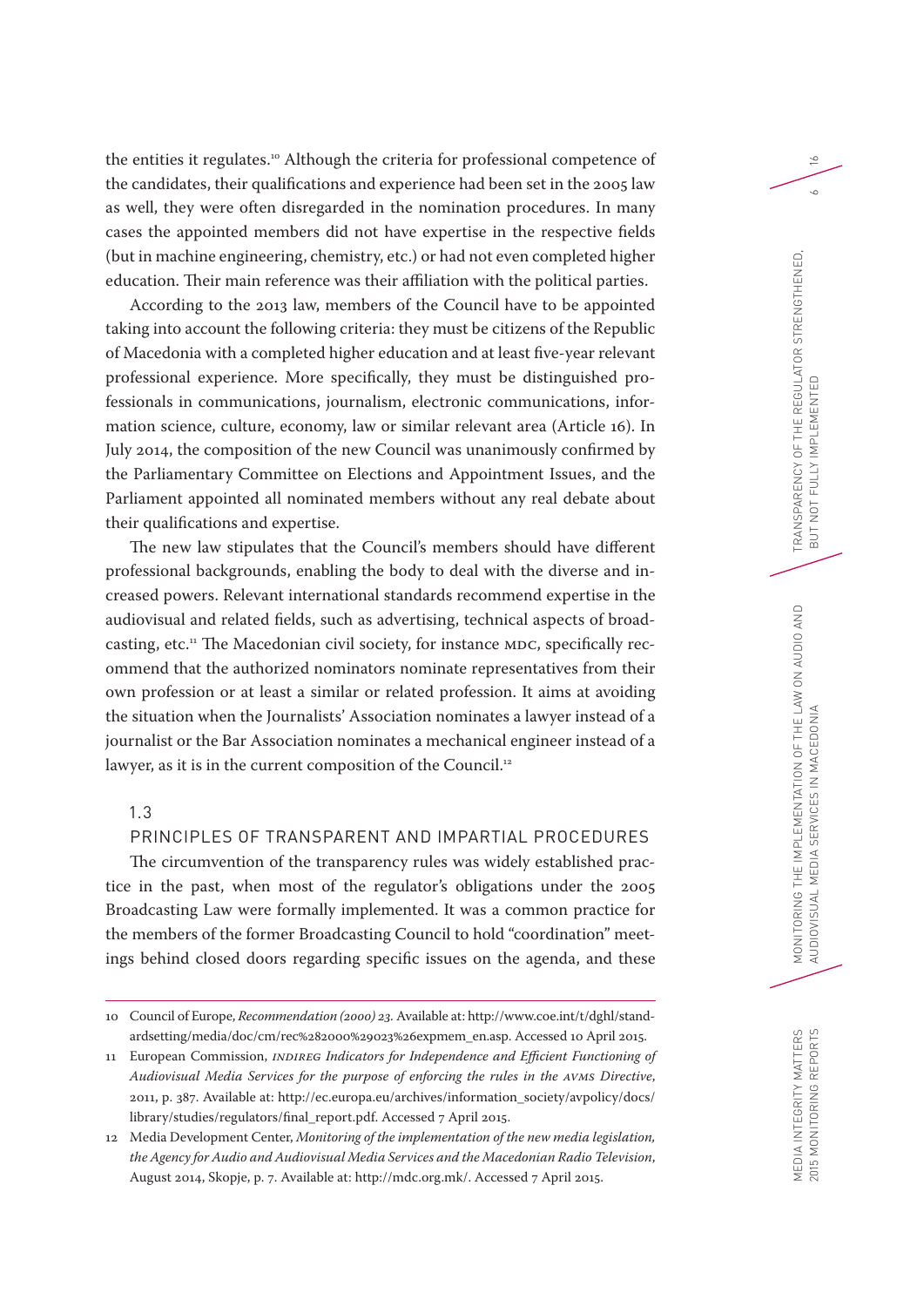discussions were never included in the minutes. This practice represented a "serious violation of the principle of transparency of public work, which should be one of the basic working principles of the independent regulatory body."13

Despite adequate legislative framework on the regulator's transparency in the new law, the absence of the provision which clearly specifies that "the work of the Agency is public" is considered a major shortcoming compared to the previous law (2005). However, in January 2015, the Agency adopted the Rules of Procedure for ensuring transparency of its work (Article 9) stipulating that the work of the Agency is public and its sessions are open for journalists and other stakeholders. It also specifies that the Agency should provide information to all key actors and make them publicly accessible.

In practice, in some cases the newly established Agency did not respect the principle of openness to the public and providing impartiality towards broadcasters. Although the regulator is obliged to always act in a transparent manner and be subject to democratic control,<sup>14</sup> there were several deviations from the transparency principles in 2014.

Some sessions were closed for the interested parties and the public was deprived of the access to specific financial documents. Although the 2015 Financial Plan was published on its website, the Agency closed the doors when its savings and time-deposit saving accounts were discussed. The information about the amount, the banks and the conditions under which the Agency had placed its funds in time-deposit saving accounts, remained secret.<sup>15</sup> According to the President of the Council Lazo Petrusevski, the closed sessions were held in order to protect the confidential information such as different interest rates the banks offered to the Agency. He explains why managing time-deposit saving account by the Agency is a legal and appropriate activity: "The Agency is not that financially strong as other regulative bodies. The money is needed for current operations of the Agency, such as, paying the rent for the offices, the employees, current expenditures, monitoring cable operators across the country... These finances are presented in the budget, everybody who knows economy should understand." 16

 Civil society representatives, on the other hand, emphasize that the Agency's field of operation is of enormous public interest and its work is important to the  $\approx$ 

 $\sim$ 

A<br>|<br>|<br>|- $\mathbf{R} = \mathbf{R}$ ALTHOUGH THE REGULATOR IS OBLIGED TO ACT IN A TRANSPARENT MANNER AND BE SUBJECT TO DEMOCRATIC CONTROL, DURING 2014 THERE WERE SEVERAL DEVIATIONS FROM THE TRANSPARENCY PRINCIPLES. SOME SESSIONS WERE CLOSED FOR THE INTERESTED PARTIES AND THE PUBLIC WAS DEPRIVED OF THE ACCESS TO SPECIFIC FINANCIAL DOCUMENTS.

<sup>13</sup> Media Development Center, *Proposal of Solutions for By-law Procedures which are in Competence of the Agency for Audio and Audiovisual Media Services*, Skopje, 2014. Available at: http://mdc.org.mk/wp-content/uploads/2014/07/crm\_Dokument-za-javna-politika\_ avmu-podzakonski-akti\_23072014.pdf. Accessed 12 April 2015.

<sup>14</sup> Council of Europe *Recommendation (2000) 23*. Available at: http://www.coe.int/t/dghl/standardsetting/media/doc/cm/rec%282000%29023%26expmem\_en.asp. Accessed 10 April 2015.

<sup>15</sup> Media Development Center, *Monitoring of the implementation of the new media legislation, the Agency for Audio and Audiovisual Media Services and the Macedonian Radio Television,*  August 2014. Skopje, p. 6. Available at: http://mdc.org.mk/. Accessed 15 April 2015.

<sup>16</sup> Interview with Lazo Petrusevski, President of the Council of the Agency for Audio and Audiovisual Media Services, 20 April 2015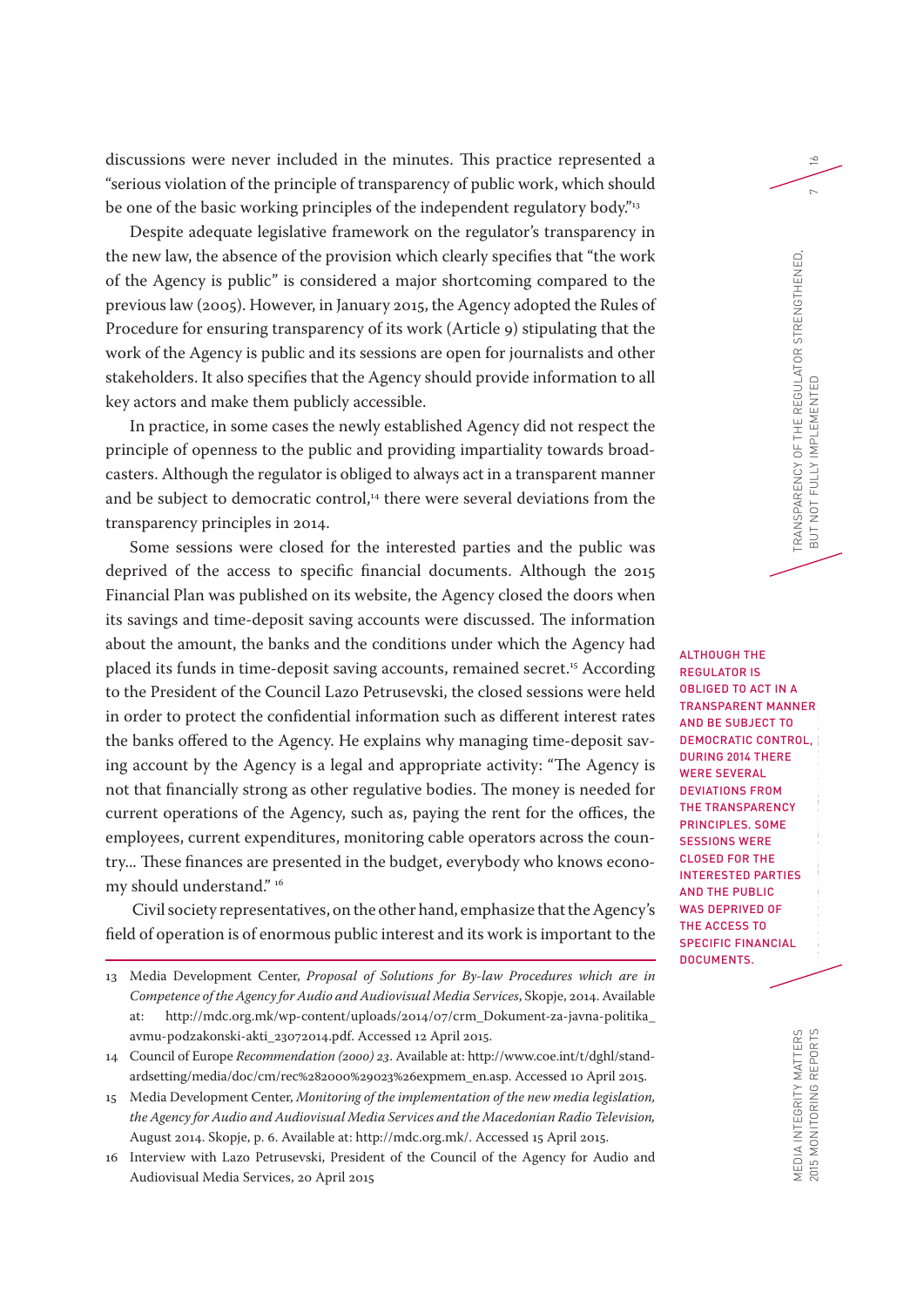democratic development of the country, which is why it must be transparent on any grounds, including "the manner of holding the sessions, the manner of deciding, internal procedures, how the money is spent, especially because it is public money. There shouldn't be any exception in relation to the transparency of its operation, manner of deciding, policy making…"17

The transparency of the Agency could be also assessed through the minutes and the decisions adopted. In general, these documents are detailed and duly justified.18 It was not always the case in the past. The minutes from the sessions of the Agency and all other documents are now published on its website allowing everybody to check what has been said and how every member of the Council voted. As it was pointed out by the president of the Council Lazo Petrusevski: "now every member bears responsibility for their vote."<sup>19</sup>

Still, some by-laws were adopted without their draft-versions being published on the Agency's website for a 30-day public discussion, although such requirement is specified in the law. MDC noticed that these by-laws refer to the reimbursement of the travel costs of the Council's members, use of official vehicles, official mobile phones, the internal organisation and systematisation of the posts and tasks, as well as the net salaries of its staff and the monthly reimbursement of the members of the Council.<sup>20</sup> The civil society organisation requested from the Agency to reveal the salaries of the director and his deputy, the monthly reimbursements of the members of the Council, the reimbursements for travel costs and use of mobile phones. They argue that "the public has a right to know the amount of money every elected or appointed official receives, because the financial transparency is one of the basic principles for responsible and accountable performance of the public work."<sup>21</sup>

This is especially important taking into account that the Audit Reports for the work of the Broadcasting Council in 2011 revealed many irregularities, such as lack of financial documentation for the expenses incurred by the regulator for software upgrade or outsourcing experts, as well as irregularities in the use and maintenance of the official vehicles.

 $\overline{6}$ 

 $\infty$ 

21 Ibid, p. 13.

<sup>17</sup> Interview with the representatives of Media Development Center, 31 March 2015.

<sup>18</sup> In order to increase the transparency of the regulator, the Council of Europe's *Recommendation (2000) 23* clearly states that "all decisions taken and all regulations adopted by the regulatory authorities should be duly reasoned in accordance with national law, open to review by the competent jurisdictions according to national law and made available to the public." Available at: http://www.coe.int/t/dghl/standardsetting/media/doc/cm/ rec%282000%29023%26expmem\_en.asp. Accessed 15 April 2015.

<sup>19</sup> Interview with Lazo Petrusevski, President of the Council of the Agency for Audio and Audiovisual Media Services, 20 April 2015.

<sup>20</sup> Media Development Center, *Monitoring of the implementation of the new media legislation, the Agency for Audio and Audiovisual Media Services and the Macedonian Radio Television,*  August 2014, Skopje, p. 11. Available at: http://mdc.org.mk/. Accessed 15 April 2015.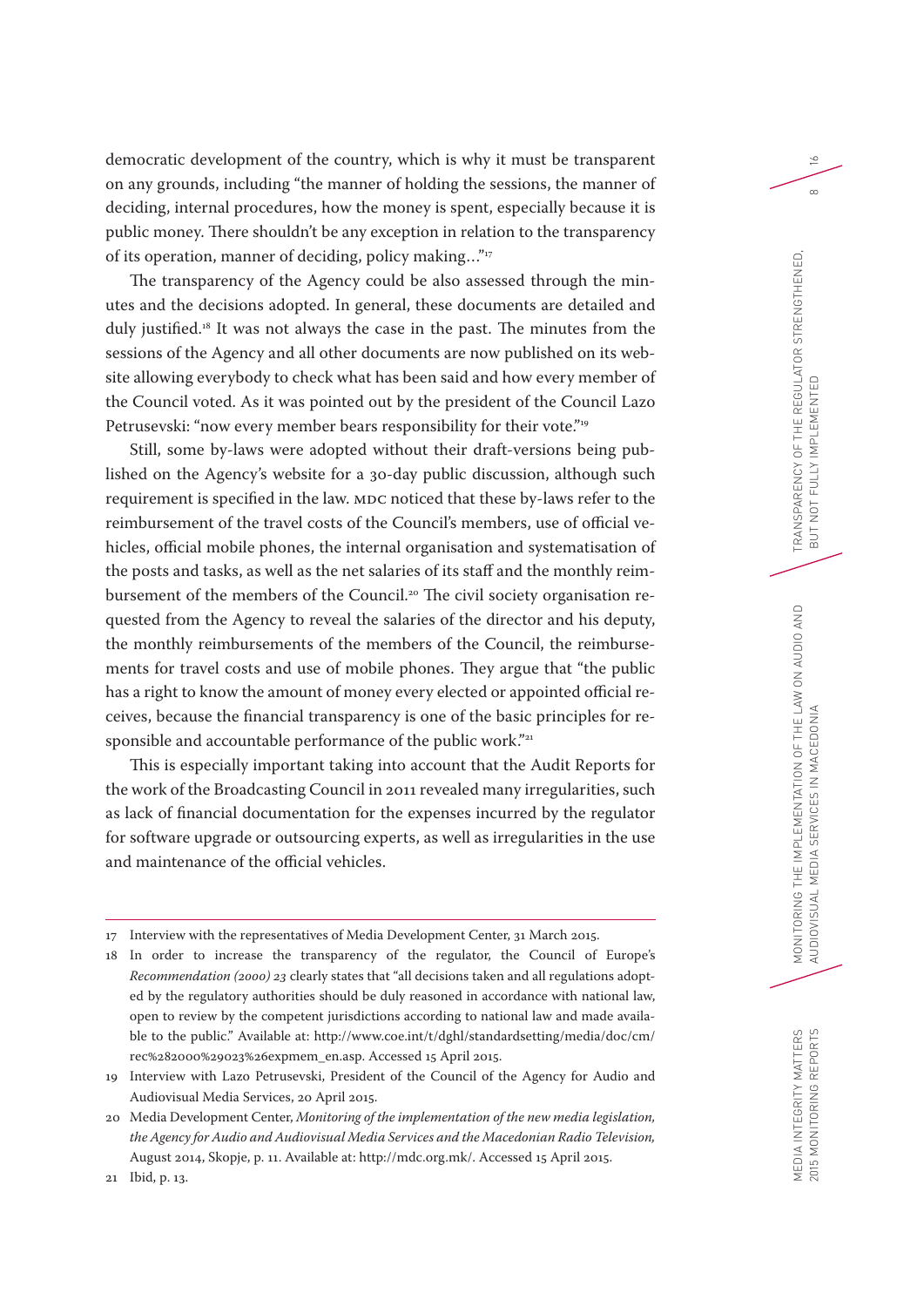In terms of transparent and fair relation with broadcasters, several measures taken by the Agency against some media in 2014 were perceived as controversial. During the 2014 elections, *TV Telma* and *TV 24 Vesti* (both considered a critical to the government and rather a balanced media) were accused by the Agency's director (the then-President of the Council) for having attempted to manipulate the voters by publishing an unrepresentative public opinion survey. He claimed this is done by the two broadcasters in order to ensure victory of the opposition candidate.<sup>22</sup> Such observation was included in the official monitoring report written by the permanent services of the Agency that initially described *Telma's* reporting as "relatively balanced."<sup>23</sup>

Indications of selective approach of the Agency towards the media was also noted in the 2014 EU Progress Report for Macedonia, which stressed that "there continue to be concerns about the fairness, objectivity and transparency of its approach."24

The President of the Council, Petrusevski, does not agree with the EC observation, stressing that the new composition of the Council, for the first time in 20 years, forced the owner of the commercial broadcaster *TV Sitel* to choose between being a media owner or resigning from the Parliament. He said: "Look at the sanctioning measures, they are same for all, we do not relent to anyone. We initiated a procedure for hate speech against a journalist perceived as being supportive to the Government. We do not make any difference."<sup>25</sup>

The Agency's does not initiate actions to protect political pluralism when necessary and without exception. It results with distrust in equal treatment of broadcasters, and indicates that the actions depend on political affiliation. In early 2015, for example, the public broadcaster *MRT* decided not to report on the phone-tapping scandal disclosed by the opposition party SDSM, although it revealed corruption, the Government's illegal interference in the judicial system, the media, public administration, elections etc. A member of the Council proposed to the Agency to send a public appeal to *MRT* suggesting it should report this subject in professional and objective manner, but the regulator rejected the proposal explaining it should not take part in political issues and

 $\geq$ 

 $\circ$ 

<sup>22</sup> Trajcevski was appointed for director of the Agency in October 2014, while previously he was President of the Broadcasting Council.

<sup>23</sup> "Neprimeren napad na Trajcevski vrz Telma", *TV Telma*, 17 April 2014. Available at: www. telma.com.mk. Accessed 15 April 2015.

<sup>24</sup> European Commission, *Progress Report on Macedonia*, 2014. Available at: http://ec.europa.eu/enlargement/pdf/key\_documents/2014/20141008-the-former-yugoslav-republic-of-macedonia-progress-report\_en.pdf . Accessed 1 July 2015.

<sup>25</sup> Interview with Lazo Petrusevski, President of the Council of the Agency for Audio and Audiovisual Media Services, 20 April 2015.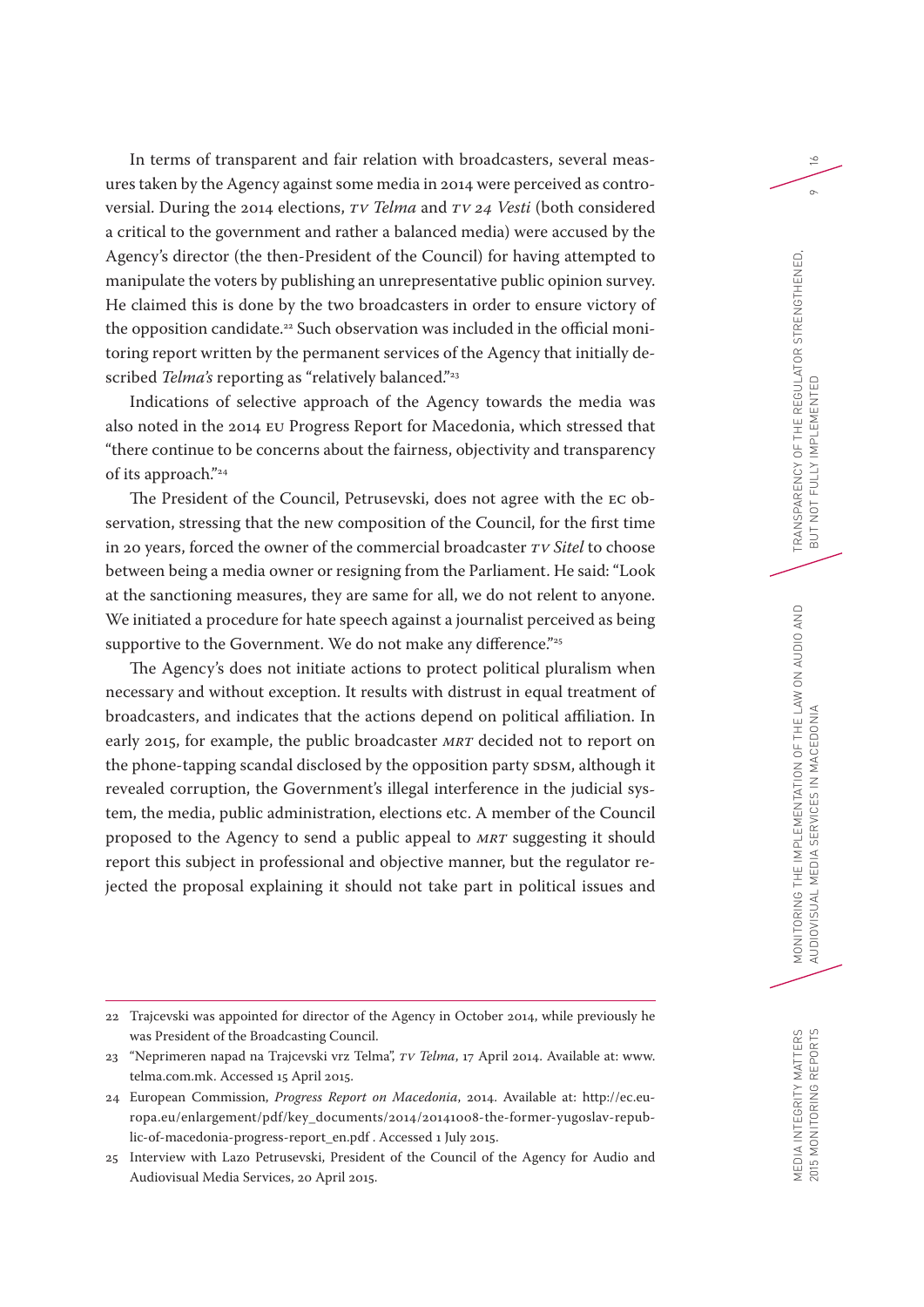$\geq$ 

 $\supseteq$ 

MONITORING THE IMPLEMENTATION OF THE LAW ON AUDIO AND<br>AUDIOVISUAL MEDIA SERVICES IN MACEDONIA MONITORING THE IMPLEMENTATION OF THE LAW ON AUDIO AND AUDIOVISUAL MEDIA SERVICES IN MACEDONIA

claiming that *MRT* has a right to decide how to treat the material presented by the opposition.<sup>26</sup>

# 1. 4

# TRANSPARENCY IN LICENSING PROCEDURES AND TRANSFORMATION OF THE LICENSES

The granting of TV and radio licenses has frequently been subject to criticism in the past two decades, both in terms of political bias and transparency. Political pressures on the regulator had been strongest when granting the licenses. Media owners used the broadcast media (especially television) as means of political influence or for accomplishing their business interests. Individuals holding key positions in the regulatory body have used their power to decide on the allocation of significant resources, such as broadcasting frequencies, in order to achieve personal benefit, gain political support from the ruling party or retain their function in the regulator or other state institutions. Previous research has clearly described and documented the license-awarding process as a form of political clientelism or institutional corruption in the media sector in Macedonia.<sup>27</sup>

While the legal procedure, the criteria and the transparency in the licensing procedures were clearly defined in the legislation (2005 and 2013), the implementation of the rules has always been a major problem. In an attempt to cover up the political pressures and to grant licenses to applicants which did not meet the conflict of interest or other legal criteria, the licensing procedures were often violated or insufficiently transparent. In the past, during the period 2008-2009, for example, the Broadcasting Council (BC) allocated new analogue licenses in order to fulfil the promises given to new media owners. Under pressure of other influential media owners that felt their positions were jeopardized by newcomers, the Council issued additional national TV licenses to all of them, thus replicating the TV channels.28 Most controversial was the way in which the BC allocated the new licenses in 2008, including violations of the law, tendering documents and the rules set out in the Code of Conduct of the regulator.29 Such misconduct was aimed at gaining political support or achieving personal benefit of some of its members.

Concerns related to the implementation of transparent and fair licensing procedures include suspicions for politically motivated licensing in several cases. These include awarding license for national broadcasting to *Radio Slobodna Makedonija* in 2013 and allowing to six local TV stations to transform licenses

<sup>26</sup> AVMU, 'Zapisnik od 13 sednica na Sovetot' (Minutes from 19<sup>th</sup> Session of the Council). Available at: http://avmu.mk/images/Zapisnik\_%d0%be%d0%B4\_13\_sednica.pdf. Accessed 18 May 2015.

<sup>27</sup> See Trpevska and Micevski (2014).

<sup>28</sup> Ibid, p. 262.

<sup>29</sup> Ibid.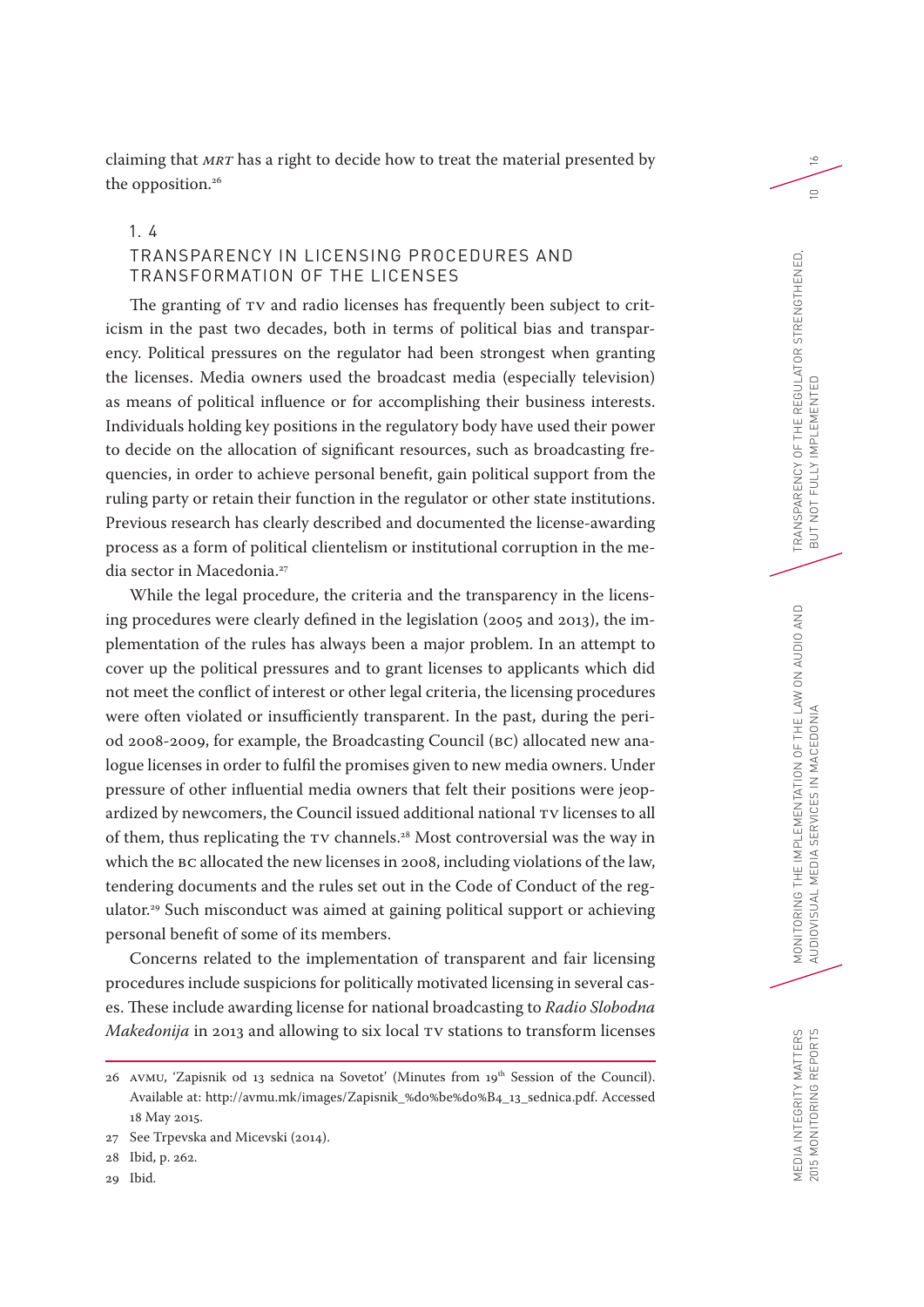into regional ones, while all these broadcasters are perceived as having close relations with the ruling party.

The decisions for awarding licenses in 2013 are not published on the Agency's website. Therefore, for the purpose of this research, a request for access to information of public character was submitted to the Agency in May 2015. After that the regulator issued all the decisions. They contain mainly technical information and are not disputable as such. On the other hand, the minutes of the Council's sessions raise concerns about possible irregularities with the legal documentation and introduction of fast procedure for granting analogue licenses just two months before the digital switch-over took place in June 2013.

*Radio Slobodna Makedonija* was competing for the license for national broadcasting against another applicant. Some members of the Council complained that another national radio will additionally weaken the media market.30 More importantly, neither of two applicants for national broadcasting radio license submitted documents that would guarantee stable financing of their proposed plans. Although the President of the Council expressed reservations about the supporting documentation, he later elaborated that the applicants had "good intention" and "a chance should be given" to them.31 Taking into account that continuous requests by the representative of the Albanian community in the Council for allocation of national broadcasting license to the Albanian language radio have been denied for "technical reasons", this sudden licensing of *Radio Slobodna Makedonija* raises additional concerns.

*Radio Slobodna Makedonija* began its broadcasting in December 2013 and earned 240,000 euro from state advertising in only 20 days.<sup>32</sup> The sudden surge in the income of the radio and the shortcomings of the fast procedure for granting the license reveal the licensing is being politicized. That is additionally indicated by the radio's editorial policy being supportive to the ruling party VMRO-DPMNE. 33

At the same time, the six local TV stations given approval to transform their licenses into regional ones are described in the investigative journalism reports as being bought by people close to the ruling party.34 These stations were bought in the same day by three companies, which had again been established in the same day. As it was pointed out by the civil society representative*,* "this  $\geq$ 

 $\equiv$ 

<sup>30</sup> AVMU, 'Zapisnik od 19 sednica na Sovetot' (Minutes of the 19<sup>th</sup> session of the Council), 17 April 2013. Available at: http://avmu.mk/images/usvoen Zapisnik od 19 sednica - so prilozi\_zabeleskite\_na\_clenovite.pdf. Accessed 18 May 2015.

<sup>31</sup> AVMU, 'Zapisnik od 35 sednica na Sovetot' (Minutes of the  $35<sup>th</sup>$  session of the Council), 15 July 2013. Available at: http://avmu.mk/images/usvoen\_Zapisnik\_od\_35\_sednica\_-\_2013. pdf. Accessed 18 May 2015.

<sup>32</sup> "Radio Slobodna Makedonija ima bliznak televizija", Database on media ownership *MediaPedia*. Available at: http://mediapedia.mk/istrazuvanja/. Accessed 10 May 2015. 33 Ibid.

<sup>34</sup> "Nova mediumska zetva vo vladiniot reklamen kombajn", Database on media ownership *MediaPedia*. Available at: http://mediapedia.mk/istrazuvanja/. Accessed 10 April 2015.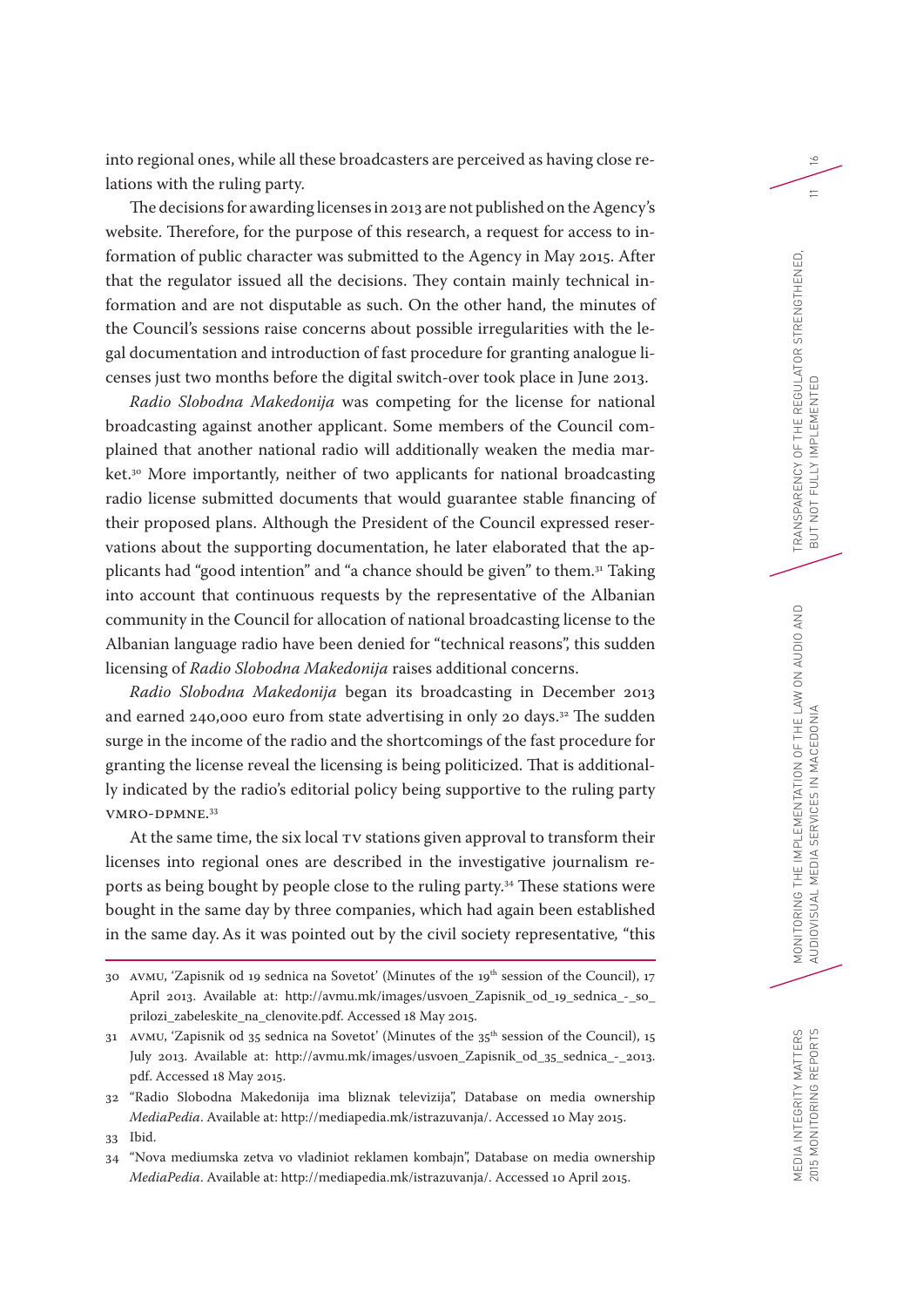looks like an organised action." 35 There is no evident connection among the new owners with the political centers of power. The only joint string among the TV stations is their substantial income from public advertising. After 2014, some regional TV stations suddenly started receiving hundreds of advertisements more than others, and these six were among them. When state advertisements suddenly started to "pour" in certain media on local level, the suspicions for their political allegiances with the ruling party were stirred.36 A national broadcaster's representative describe how such politically connected players influence the market: "The regional TV stations were re-branded, well equipped and new staff was engaged. They broadcast serious and more expensive programmes than local TV stations can afford. Since in financial and programme terms they are secured, they actually represent serious competition for the local TVs on the local media markets."37

Lazo Petrusevski, the President of the Agency's Council, explains that the Agency has allowed change of the ownership to the six local TV stations and their transformation in regional broadcasters after the permanent services of the regulator did not confirm media concentration.38 Namely, the Agency has no power to check hidden connections between political centers of power and the broadcasters.

After examining the transparency of the regulator and its impartiality towards broadcasters, we can confirm indications of political interests behind some of the latest licensing decisions. Such developments in the past two years signalize that the ruling political centers have been trying to create a sort of a "TV network" of supportive media, on local and regional level. This scheme is an upgrade and extension of the ruling's party model of "colonisation" of influential national media. These networks are being sustained through the state advertising allocated to them by the Government. They serve as extended "zones" of political propaganda where public money is used for colonisation of the public space by particular political groups. In such environment, independence and transparency of the regulator and its strong powers to examine the threats to and act in protection of political pluralism in the media are vital.

MONITORING THE IMPLEMENTATION OF THE IMPLEMENTATION OF THE LAW OR THE LAW ON AND AUDIOVISUAL MEDIA SERVICES IN MACEDONIA AFTER EXAMINING THE TRANSPARENCY OF THE REGULATOR AND ITS IMPARTIALITY TOWARDS BROADCASTERS, WE CAN CONFIRM INDICATIONS OF POLITICAL INTERESTS BEHIND SOME OF THE LATEST LICENSING DECISIONS. THIS SIGNALIZES THAT THE RULING POLITICAL CENTERS HAVE BEEN TRYING TO CREATE A SORT OF A "TV NETWORK" OF SUPPORTIVE MEDIA, ON LOCAL AND REGIONAL LEVEL.

TRANSPARENCY OF THE REGULATOR STRENGTHENED,

TRANSPARENCY OF THE REGULATOR STRENGTHENED,

BUT NOT FULLY IMPLEMENTED 12

**NOT FULLY IMPLEMENTED** 

BUT

 $\geq$ 

 $\subseteq$ 



<sup>36</sup> Database on media ownership *MediaPedia*. Available at: www.mediapedia.mk. Accessed 18 May 2015.

<sup>37</sup> Interview with an anonymous owner of a national broadcaster, 10 April 2015.

<sup>38</sup> Interview with Lazo Petrusevski, President of the Council of the Agency for Audio and Audiovisual Media Services, 20 April 2015.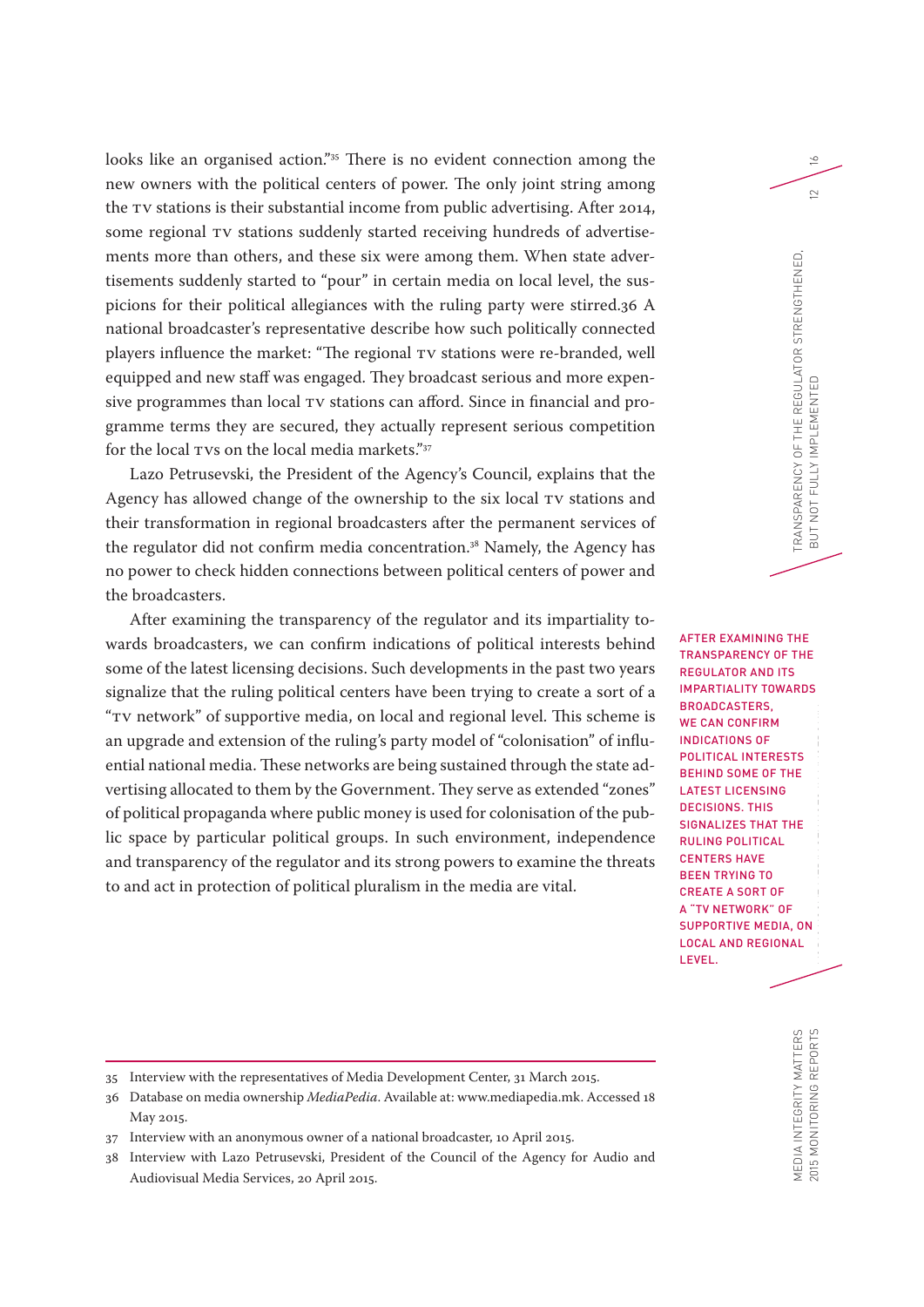# 2 CONCLUSIONS

Although the grounds for increasing transparency and accountability in the work of the regulator have been further strengthened in the new Law on Audio and Audiovisual Media Services (2013), the regulator in some cases complies with the rules only formally. Appointment procedures for the governing body, disclosing financial documents or licensing procedures, being the essence of the legislation and the European standards, are often neglected.

The independence of the regulatory authority has been one of the most contested media policy issues in the past two decades. Particularly the appointment of the members of the regulator's governing body has been strongly influenced by the ruling political parties. Although mechanisms had been incorporated in the legislation (2005 and 2013) in order to prevent misuse of the regulator for political and business interests, politically appropriate rather than distinguished professionals have often been appointed for members in the governing body. This practice resulted with incompetent governing body prone to political and business interests often taking the decisions in their favour. Extension of the mandate of the governing body's members after the adoption of the new law (in 2005 and 2013) is eventually legal, but it does not contribute to the credibility and trust in the independence of the regulator. It is against the spirit of the legislation and the international standards, and seems instrumental for development of clientelistic allegiances.

Despite the lack of provision in the 2013 law which clearly stipulate that the work of the regulator is public, the Council of the Agency expressed its commitment to the transparency principles in the Rules of Procedure. The Council makes efforts to demonstrate greater transparency and accountability in the eyes of the public and the stakeholders through a variety of mechanisms. That is certainly a positive step in comparison to its predecessors. However, whenever financial information are on the agenda of its sessions or should be presented to the public, the regulator's conduct is quite the opposite. Transparency of the regulatory body is evaded in such cases. Discussing and deciding at closed sessions or holding "coordination" meetings before the sessions without disclosing the contents of such meetings, give rise to suspicions that the regulator does not exercise full transparency and accountability.

The process of granting licenses continues to be the main issue of concern. There are doubts whether the licensing procedures are fully open, impartial and regular. Some findings indicate that the procedure for awarding or transforming licenses to certain media close to the ruling party have been agreed in advance. Such practices contribute to the distrust in full commitment of the regulator to transparency as one of the key safeguards of its independence.

 $\geq$ 

 $\overline{C}$ 

MEDIA INTEGRITY MATTERS 2015 MONITORING REPORTS MEDIA INTEGRITY MATTERS 2015 MONITORING REPORTS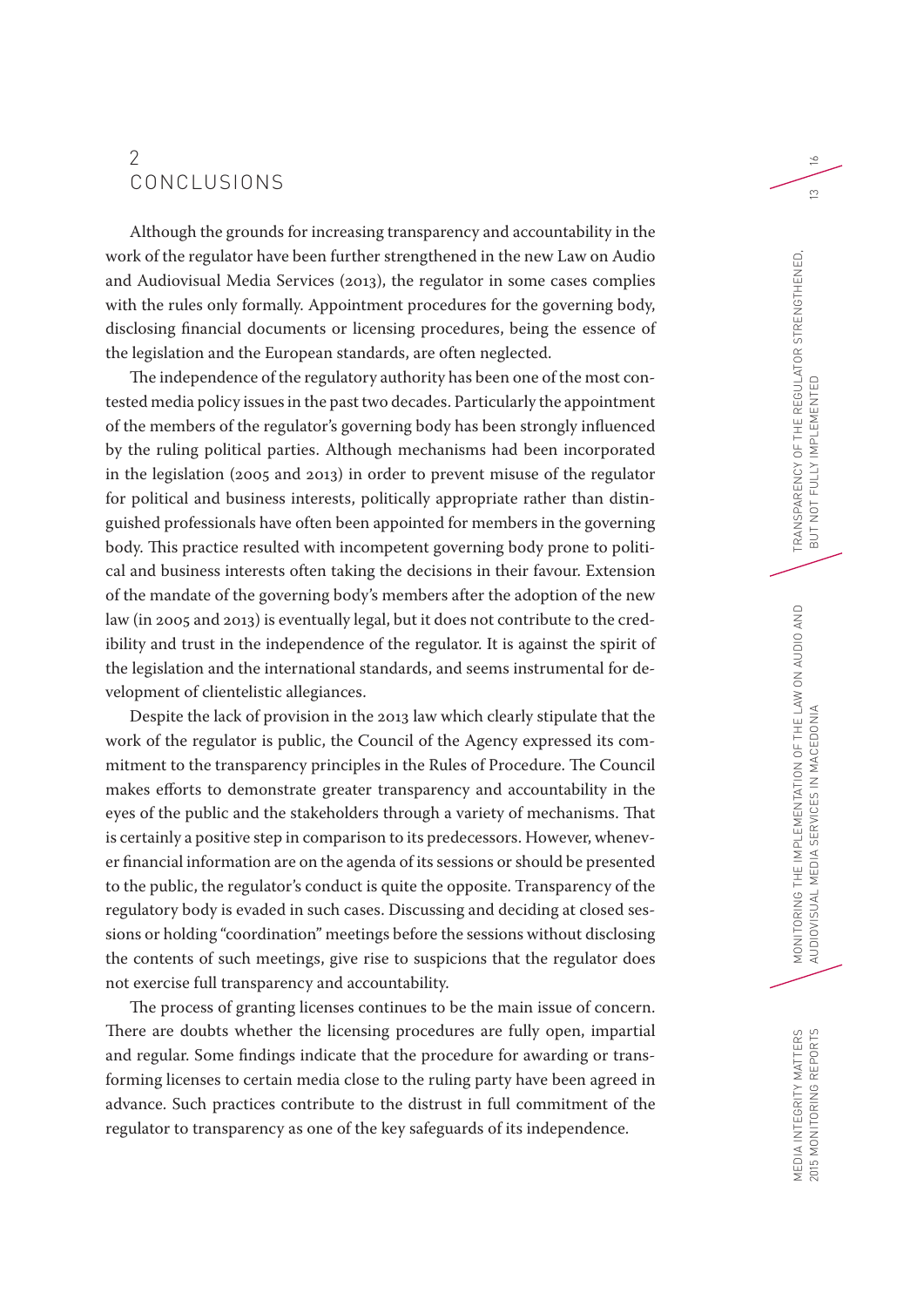# 3 RECOMMENDATIONS

- 1. The merit based system, established in the law, shall be fully and impartially applied in the appointment procedures for the members of the governing body of the Agency. Each nomination for the members of the governing body shall be publicly discussed and examined during the appointment procedure in the Parliament taking into account expertise, qualifications, exceptional achievements and credibility of the candidates for the work entrusted to the governing body and for strengthening the public interest within the mission of the regulator.
- 2. The Agency needs to demonstrate full transparency of all decisions and activities, providing clear explanation, particularly for the actions which are disputed. The regulator may restrict access to information only for strictly confidential matters, applying the public interest values in the first place.
- 3. The license-awarding decisions of the Agency should be taken in an open, transparent and impartial manner and should be open for public scrutiny, thus minimizing the possibilities for political pressures and influence.
- 4. In the license-awarding process the Agency should take into consideration the level of political pluralism and take measures for its strengthening, particularly in the TV sector.
- 5. The Agency should further strengthen its role in the media system by developing and sharing its expertise, data and analyses. Benefiting from increased public exposure, it can gain public trust and use it to protect own independence against particular political and business interest, and to educate the public.

 $\geq$ 

 $\overline{1}$ 

MEDIA INTEGRITY MATTERS 2015 MONITORING REPORTS MEDIA INTEGRITY MATTERS 2015 MONITORING REPORTS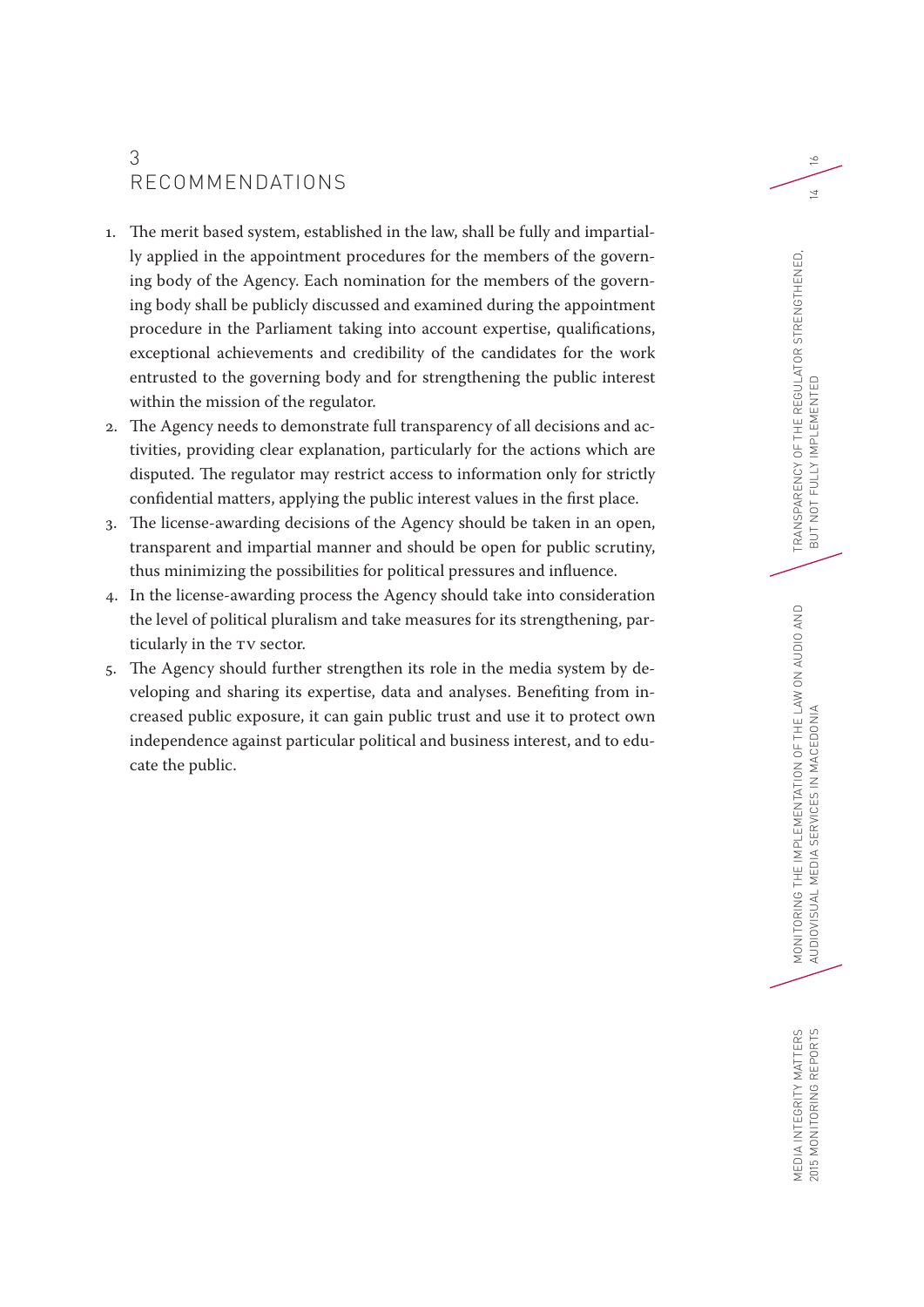#### SOURCES

- AVMU, 'Zapisnik od 13 sednica na Sovetot' (Minutes of the  $13<sup>th</sup>$  session of the Council), 30 March 2015. Available at: http://avmu.mk/images/ Zapisnik %do%be%do%B4\_13\_sednica. pdf. Accessed 18 May 2015.
- AVMU , *'*Zapisnik od 19 sednica na Sovetot' (Minutes of the 19th session of the Council), 17 April 2013. Available at: http://avmu.mk/images/usvoen\_ Zapisnik\_od\_19\_sednica\_-\_so\_prilozi\_ zabeleskite\_na\_clenovite.pdf. Accessed 18 May 2015.
- AVMU, 'Zapisnik od 35 sednica na Sovetot' (Minutes from 35th Session of the Council), 15 July 2013. Available at: http://avmu.mk/images/usvoen\_ Zapisnik od 35 sednica - 2013.pdf. Accessed 18 May 2015.
- Council of Europe, *Recommendation (2000) 23*. Available at: http://www.coe.int/t/ dghl/standardsetting/media/doc/cm/ rec%282000%29023%26expmem\_en.as pAccessed 2 April 2015.
- European Commission, *INDIREG Indicators for Independence and Efficient Functioning of Audiovisual Media Services for the purpose of enforcing the rules in the AVMS Directive*, 2011. Available at: http://ec.europa.eu/ar chives/information\_society/avpolicy/ docs/library/studies/regulators/final\_re port.pdf. Accessed 2 April 2015.
- European Commission, *Progress Report on Macedonia*, 2014. Available at: http:// ec.europa.eu/enlargement/pdf/key\_docu ments/2014/20141008-the-former-yugo -

slav-republic-of-macedonia-progress-re port\_en.pdf. Accessed 1 July 2015.

- Macedonian Institute for Media, *Development of the Media in Macedonia according to UNESCO Indicators*, Skopje, 2012. Available at: http://mim.org. mk/mk/istrazuvanja/item/408-anal iza-za-razvojot-na-mediumite. Accessed 10 May 2015.
- Media Development Center, *Monitoring of the implementation of the new media legislation, the Agency for Audio and Audiovisual Media Services and the Macedonian Radio Television*, March 2014, Skopje. Available at: www.mdc.org. mk. Accessed 5 May 2015.
- Media Development Center, *Monitoring of the implementation of the new media legislation, the Agency for Audio and Audiovisual Media Services and the Macedonian Radio Television,* August 2014, Skopje. Available at: http://mdc. org.mk/. Accessed 5 May 2015.
- Media Development Center, *Proposal of Solutions for By-law Procedures Which are in Competence of the Agency for Audio and Audiovisual Media Services,*  Skopje, 2014. Available at: http://mdc. org.mk/wp-content/uploads/2014/07/ crm\_Dokument-za-javna-politika\_ avmu-podzakonski-akti\_23072014.pdf. Accessed 10 May 2015.
- Trpevska, S. and Micevski, I., 'Macedonia', in *Media Integrity Matters*, Peace Institute, Ljubljana, 2014.
- 'Zakon za audio i audiovizuelni mediumski uslugi', 2013. Available at: www.avmu. mk. Accessed 2 April 2015.

 $\geq$ 

 $\overline{5}$ 

MEDIA INTEGRITY MATTERS<br>2015 MONITORING REPORTS MEDIA INTEGRITY MATTERS 2015 MONITORING REPORTS